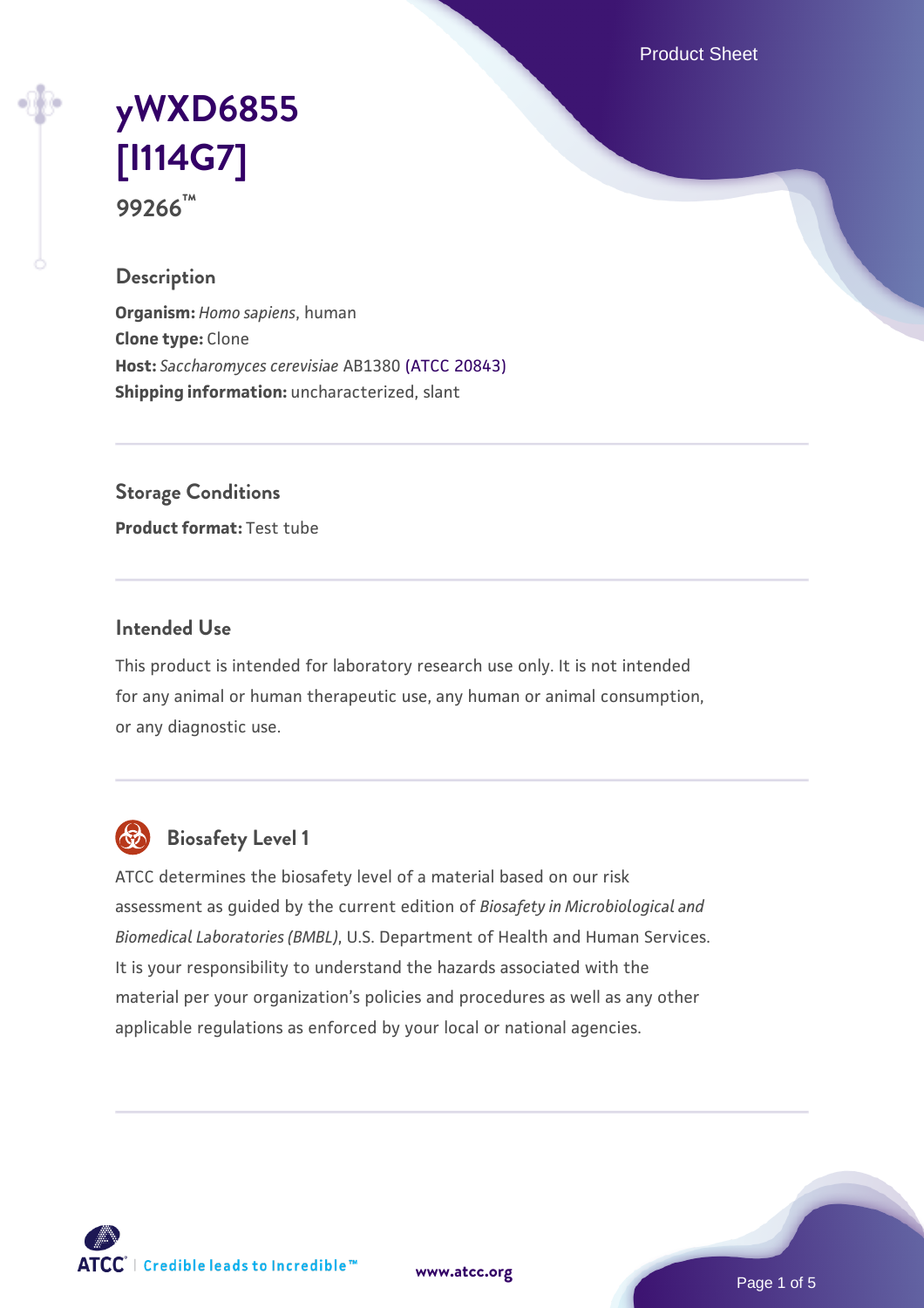## **Certificate of Analysis**

For batch-specific test results, refer to the applicable certificate of analysis that can be found at www.atcc.org.

#### **Insert Information**

**Type of DNA:** genomic **Genome:** Homo sapiens **Chromosome:** X **Gene name:** DNA Segment **Gene product:** DNA Segment **Contains complete coding sequence:** Unknown

#### **Vector Information**

**Type of vector:** YAC **Markers:** SUP4; URA3; TRP1

## **Growth Conditions**

**Medium:**  [ATCC Medium 1245: YEPD](https://www.atcc.org/-/media/product-assets/documents/microbial-media-formulations/1/2/4/5/atcc-medium-1245.pdf?rev=705ca55d1b6f490a808a965d5c072196) **Temperature:** 30°C

## **Notes**

More information may be available from ATCC (http://www.atcc.org or 703- 365-2620).

## **Material Citation**

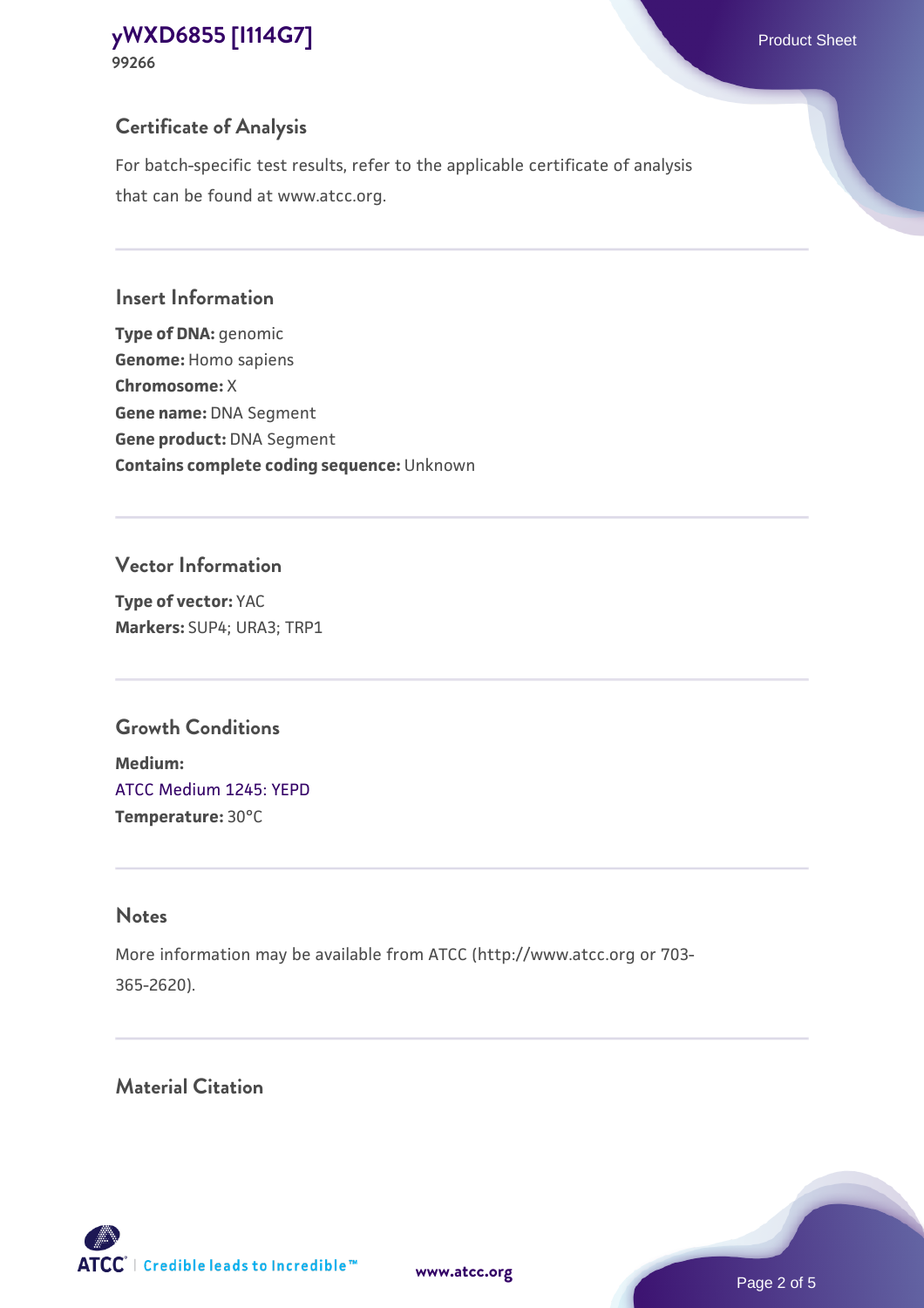If use of this material results in a scientific publication, please cite the material in the following manner: yWXD6855 [I114G7] (ATCC 99266)

#### **References**

References and other information relating to this material are available at www.atcc.org.

## **Warranty**

The product is provided 'AS IS' and the viability of  $ATCC<sup>®</sup>$  products is warranted for 30 days from the date of shipment, provided that the customer has stored and handled the product according to the information included on the product information sheet, website, and Certificate of Analysis. For living cultures, ATCC lists the media formulation and reagents that have been found to be effective for the product. While other unspecified media and reagents may also produce satisfactory results, a change in the ATCC and/or depositor-recommended protocols may affect the recovery, growth, and/or function of the product. If an alternative medium formulation or reagent is used, the ATCC warranty for viability is no longer valid. Except as expressly set forth herein, no other warranties of any kind are provided, express or implied, including, but not limited to, any implied warranties of merchantability, fitness for a particular purpose, manufacture according to cGMP standards, typicality, safety, accuracy, and/or noninfringement.

#### **Disclaimers**

This product is intended for laboratory research use only. It is not intended for any animal or human therapeutic use, any human or animal consumption,





Page 3 of 5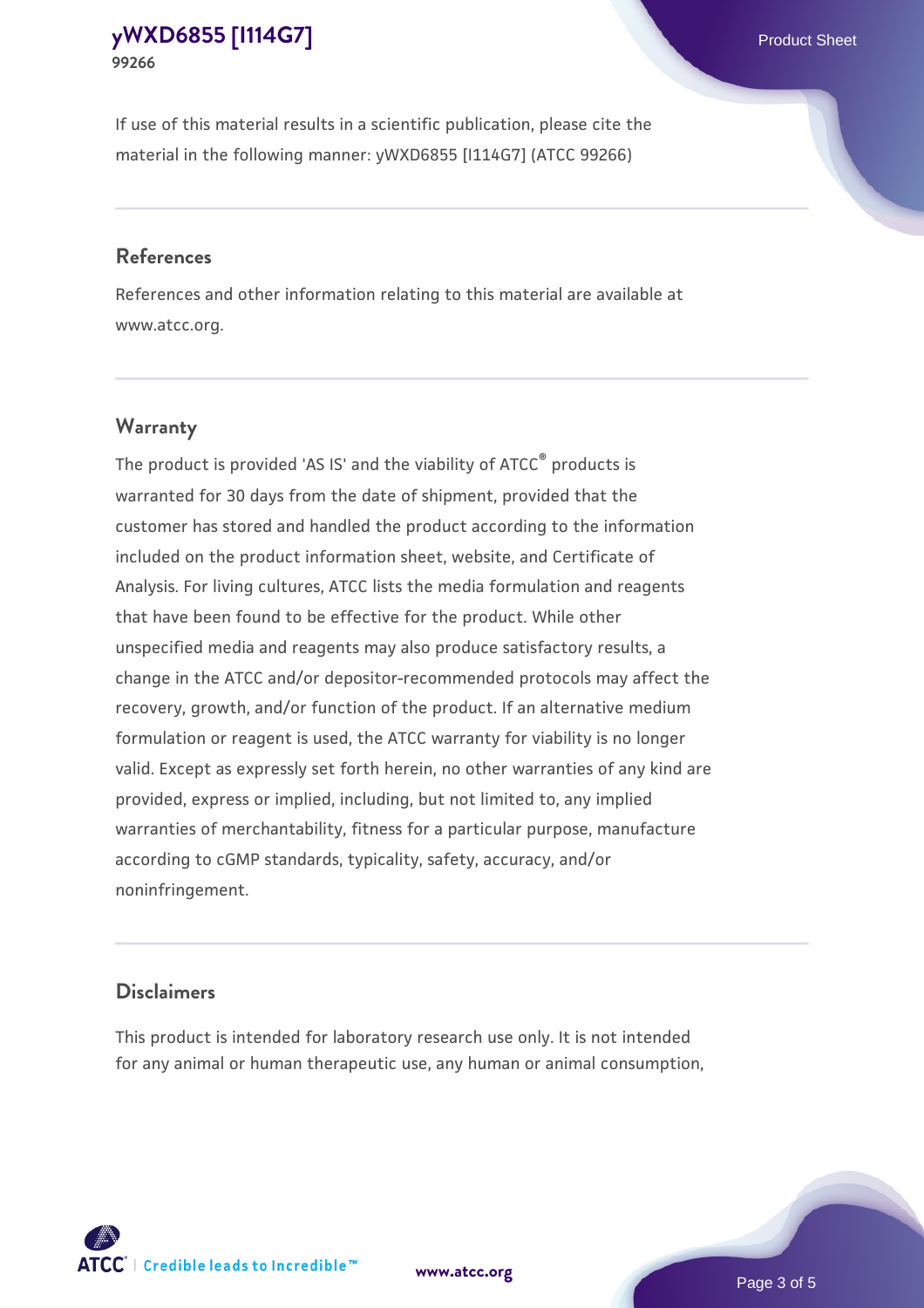or any diagnostic use. Any proposed commercial use is prohibited without a license from ATCC.

While ATCC uses reasonable efforts to include accurate and up-to-date information on this product sheet, ATCC makes no warranties or representations as to its accuracy. Citations from scientific literature and patents are provided for informational purposes only. ATCC does not warrant that such information has been confirmed to be accurate or complete and the customer bears the sole responsibility of confirming the accuracy and completeness of any such information.

This product is sent on the condition that the customer is responsible for and assumes all risk and responsibility in connection with the receipt, handling, storage, disposal, and use of the ATCC product including without limitation taking all appropriate safety and handling precautions to minimize health or environmental risk. As a condition of receiving the material, the customer agrees that any activity undertaken with the ATCC product and any progeny or modifications will be conducted in compliance with all applicable laws, regulations, and guidelines. This product is provided 'AS IS' with no representations or warranties whatsoever except as expressly set forth herein and in no event shall ATCC, its parents, subsidiaries, directors, officers, agents, employees, assigns, successors, and affiliates be liable for indirect, special, incidental, or consequential damages of any kind in connection with or arising out of the customer's use of the product. While reasonable effort is made to ensure authenticity and reliability of materials on deposit, ATCC is not liable for damages arising from the misidentification or misrepresentation of such materials.

Please see the material transfer agreement (MTA) for further details regarding the use of this product. The MTA is available at www.atcc.org.

## **Copyright and Trademark Information**

© ATCC 2021. All rights reserved.

ATCC is a registered trademark of the American Type Culture Collection.



**[www.atcc.org](http://www.atcc.org)**